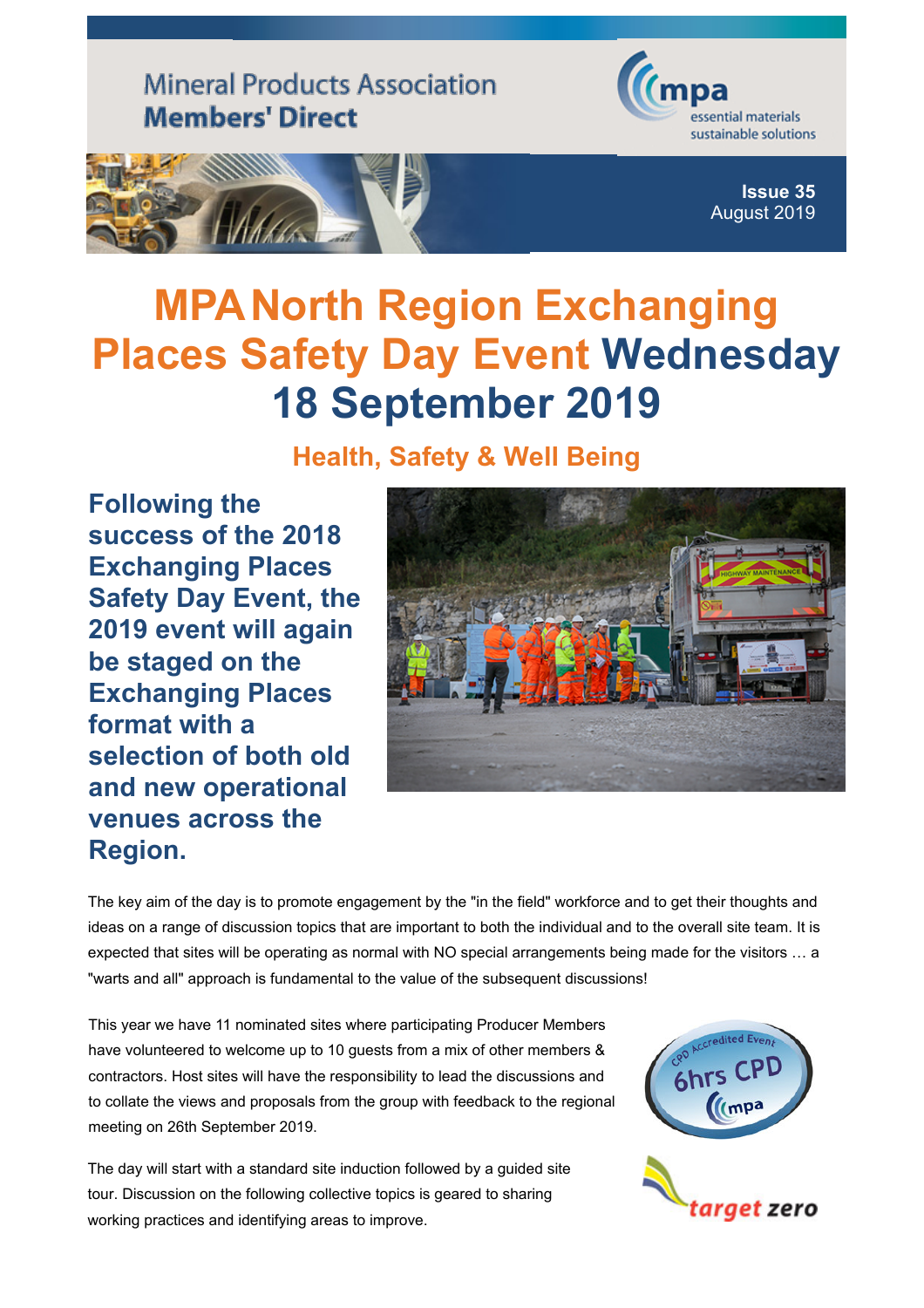- **Site Induction** Is it fit for purpose, is it relevant?
- **Isolation & Lock Off** Does the procedure ensure total electrical and mechanical shut down?
- **Control of RCS/Dust & Noise** Engineering out the problem, not just PPE issue?
- **Site Traffic/Pedestrian Management**  How to segregate and prevent non-essential activity? **Worker Wellbeing** – Going home safe and promoting a stress free working environment for yourself
- and colleagues.

The value of the day will be gained by the sharing of safe working practices between individuals, sites and member companies. Both hosts and visitors will gain 6 hours CPD at the end of the day. This event is open to attendees from **ALL MEMBER COMPANIES** and their contractors and we are actively encouraging companies to send people to visit the participating sites irrespective of whether they have a host site on the day.

The list below provides site and contact details of the participating producer members and prospective visitors must make direct arrangements with the selected host site to avoid overbooking and confusion.

Hosting sites will provide light refreshments for delegates on the day of the event and no charge will be made for delegates to attend the events.

**Please note that there is no central booking service via MPA for this event, but [Jane Blake](mailto:jane.blake@mineralproducts.org) (020 7963 8024) and [Brian James](mailto:brian.james@mineralproducts.org) (07802 420 500) will be able to help with queries.**